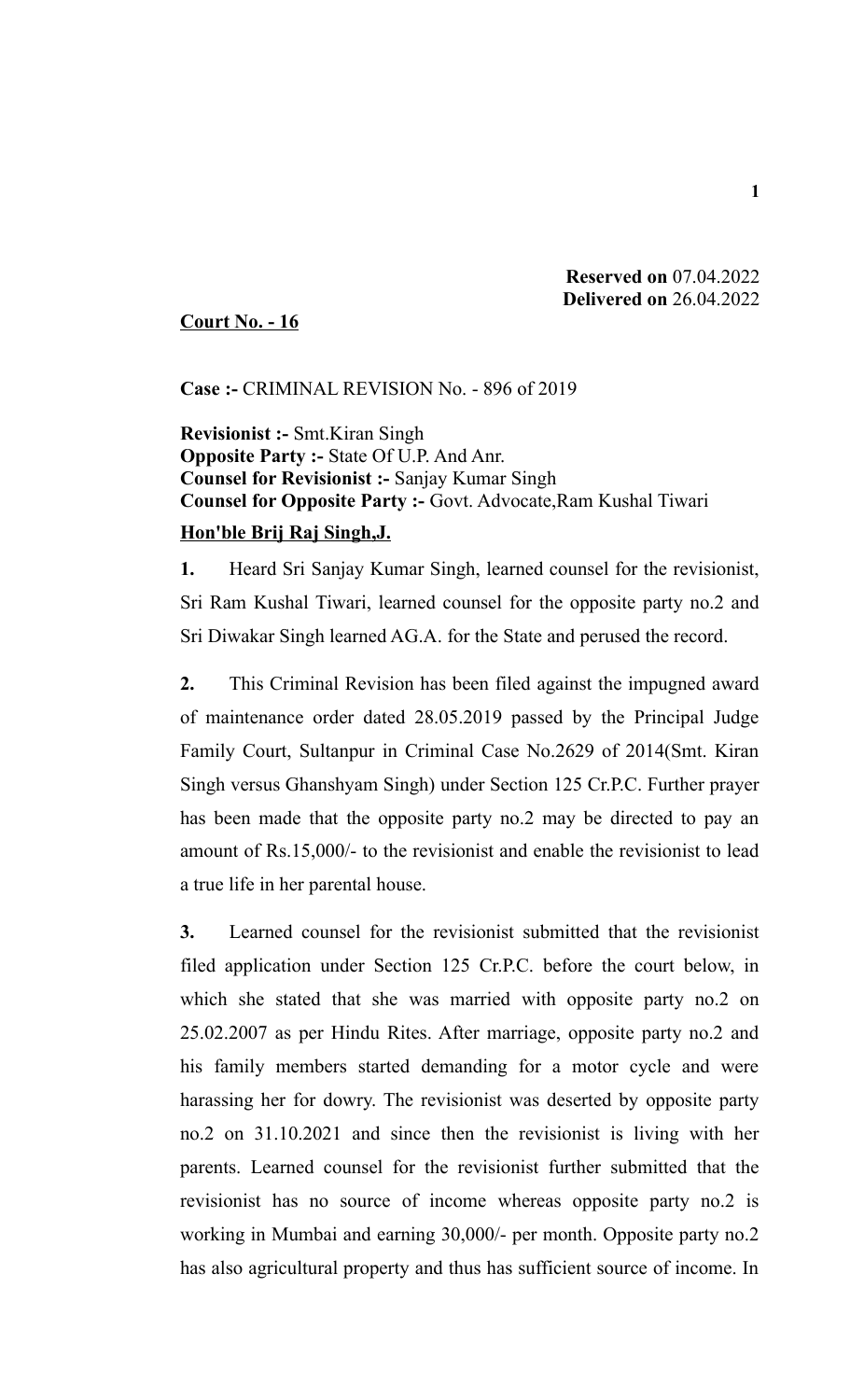support of the arguments learned counsel for the revisionist has cited the judgment of *Rajnesh versus Neha and another;(2021) 2 SCC 324 and Babu Lal versus Sunita; 1987 CrL. J. 525 and Darshan pal versus Smt. Darshana; 1986 CRL. J. 48.*

**4.** Learned counsel for the opposite party no.2 submitted that opposite party no.2 appeared before the Court and filed objection mentioning that it is the revisionist, who deserted him and she also aborted a child on 18.08.2007 without taking him into confidence. It is further objected in the reply that revisionist does not want to live in the house of the opposite party no.2.

**5.** I have considered the argument advanced by learned counsel for the parties and perused the record.

**6.** While passing the impugned order, the trial court framed 5 issues:-

(i) Whether the revisionist is married to opposite party no.2,

(ii) Whether the opposite party no.2 has deserted the revisionist,

(iii) Whether the revisionist has any source of income and whether she is able to maintain herself,

(iv) Whether the opposite party no.2 has sufficient source of income,

(v) Whether the revisionist is entitled for maintenance, if yes, how much and from which date.

**7.** So far the issue no.1 is concerned, there is no dispute that the revisionist and opposite party no.2 are wife and husband and they were married together. Issue nos. 2,3,4 and 5 are interrelated. Therefore I am discussing the issues in detail.

**8.** The revisionist has specifically mentioned that opposite party no.2 deserted her. There is reference of the case of conjugal rights, which was decided *ex-parte* and the court below while taking note of the said exparte decree rejected the prayer for maintenance. The court below recorded some minor contradiction in the statement of revisionist and on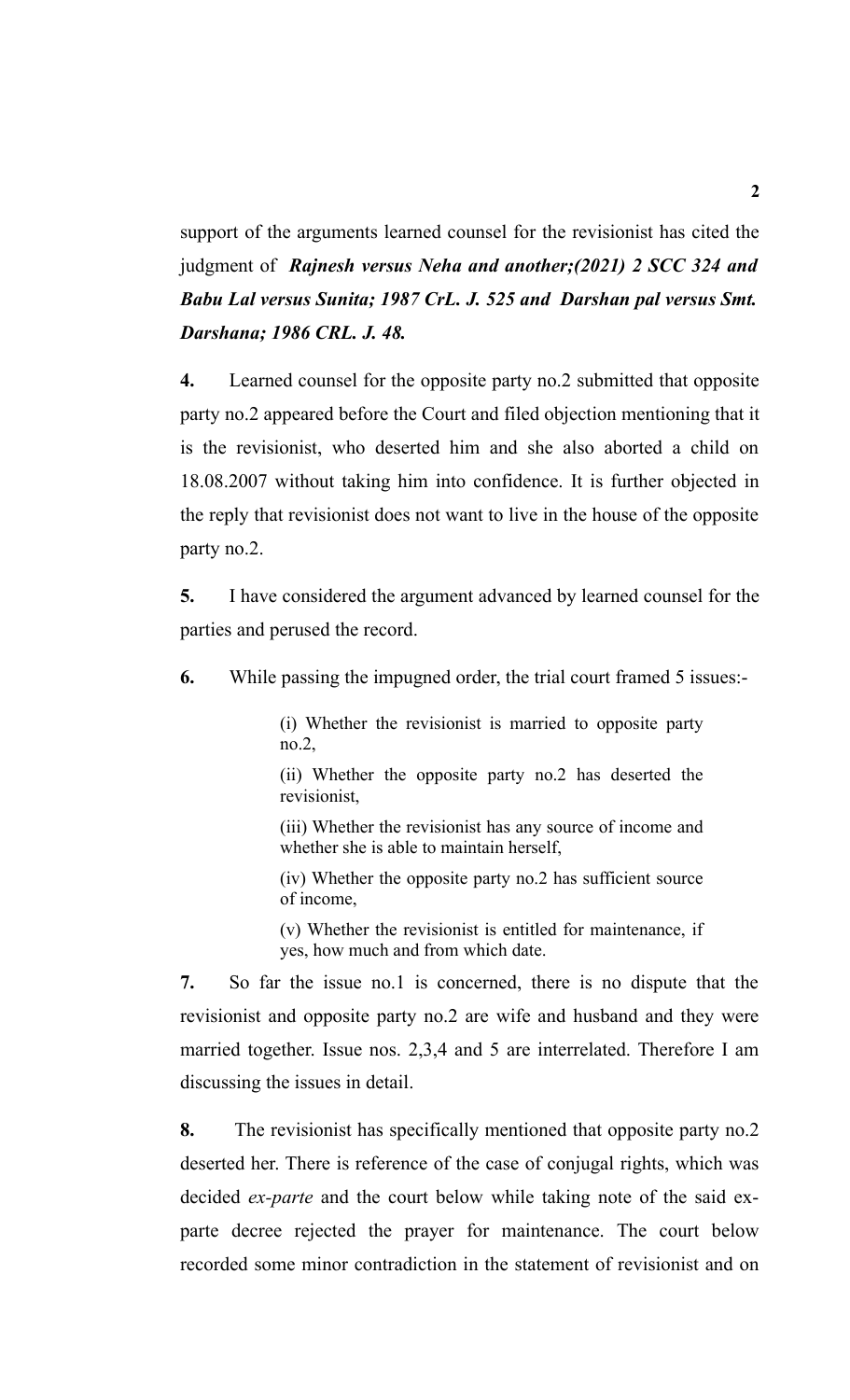the basis of the same, her case has been found not fit for maintenance. The court below also recorded fact that on the basis of statement of cross examination, it is not clear as to which date, revisionist went to her parents' house. It has been further noted by the court below that the revisionist had knowledge about the case for restitution of conjugal rights but she did not appear and court below has inferred that the revisionist does not want to live with her husband on the basis of some statements given in cross examination. Drawing such inference, the court below rejected the application for maintenance. It has been opined by the court below that since issue no.2 has been decided in negative, therefore, there is no need to give finding regarding financial status of revisionist and opposite party no.2.

**9.** Admittedly, there is no bar under Section 125 Cr.P.C. to grant maintenance to wife, even against whom, a decree for restitution of conjugal rights has been passed. It would be very harsh to refuse maintenance on the ground of a decree of restitution of conjugal rights passed in favour of husband. It is also settled law that even after divorce wife is entitled for maintenance and since the revisionist is legally wedded wife of opposite party no.2, he has to maintain her. It is admitted on record that wife is residing with her parents and has no source of income. Therefore, award for mainteance cannot be denied.

**10.** Section 125(1) Cr.P.C clearly points out that 'wife' includes a woman, who has been divorced or has obtained a divorce from her husband and has not re-married. The claim of maintenance can only be refused if she has received some compensation from her husband and the decree of the restitution of conjugal rights does not put bar in providing the maintenance.

**11.** The court below has not dealt the issue no.4 in relation to the source of income of opposite party no.2, therefore, in the revisional jurisdiction, I